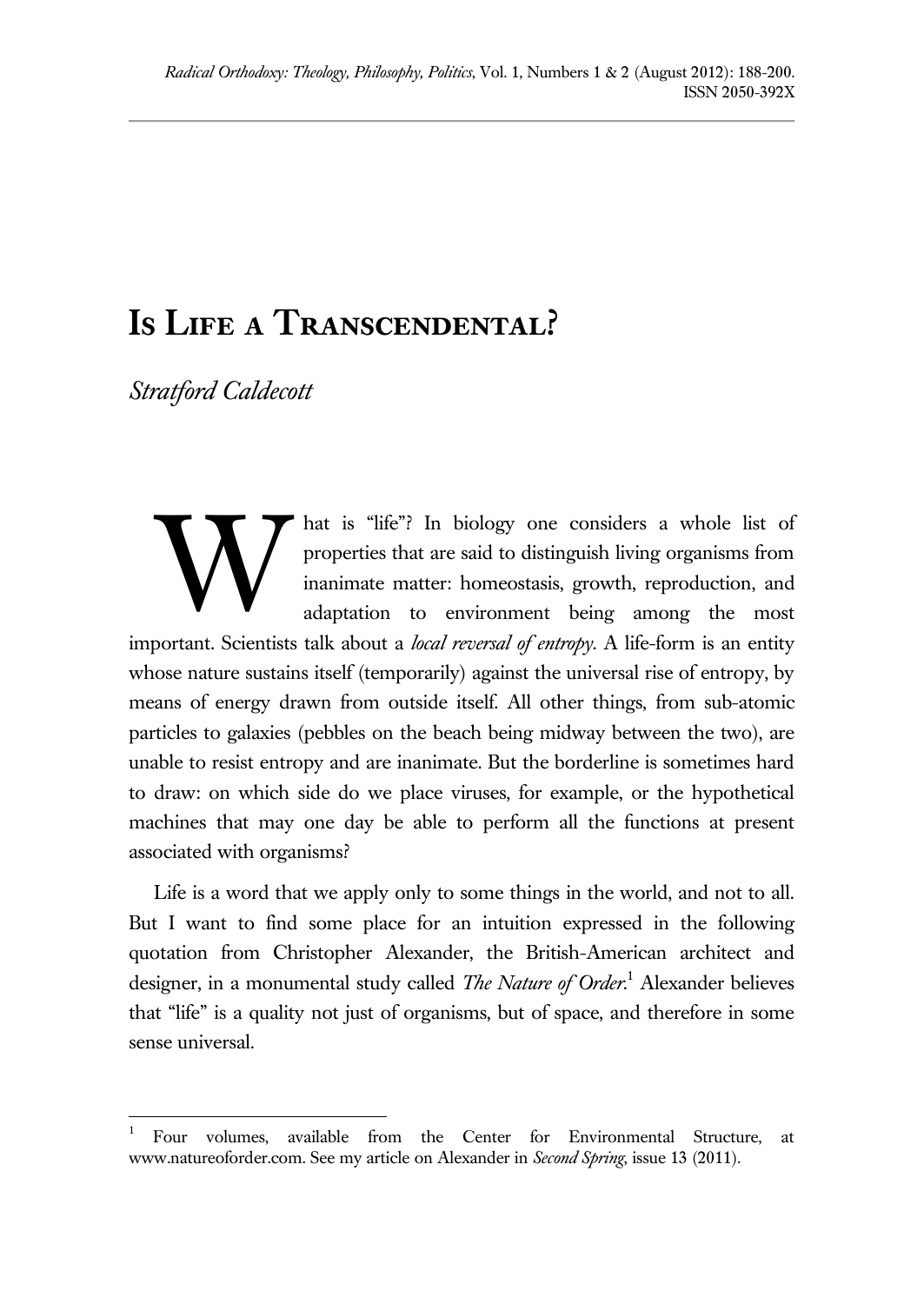There is a sense in which the distinction between something alive and something lifeless is much more general, and far more profound, than the distinction between living things and nonliving things, or between life and death. Things which are living may be lifeless; nonliving things may be alive. A man who is walking and talking can be alive; or he can be lifeless. Beethoven's last quartets are alive; so are the waves at the ocean shore; so is a candle flame; a tiger may be more alive, because more in tune with its own inner forces, than a man.<sup>2</sup>

Alexander claims that the balance of forces and forms evident in a great cathedral of stone and glass, or in a peaceful garden or courtyard where the light falls just right and the benches are exactly where they are needed, brings something to life by making explicit (actual) something that had been merely implicit (potential) in existence itself. Biological life is the same thing happening at a higher level, more intensively.<sup>3</sup>

Is there, as Alexander suggests, a broader sense of "livingness" in which everything that exists is more or less alive, though in varying degrees? Would a sliding scale or spectrum of "aliveness" enable us to preserve the appropriate distinctions between organisms, machines, and minerals? And would this be this enough to identify "life" as a transcendental property of all being, in the sense given to this term by Christian philosophers?

#### **The Transcendentals**

 $\overline{a}$ 

To become conscious of truth, goodness, and beauty seems to have a lot to do with being human. As far as we can tell, the other animals are lost in the task of being themselves. They do not agonize about who they are or speculate about

<sup>2</sup> Christopher Alexander, *The Timeless Way*, 29.

<sup>&</sup>lt;sup>3</sup> In his later works, Alexander speaks not only of bringing space to life, but of "awakening" space," or bringing it to consciousness. The relationship of life to consciousness is beyond the scope of this paper, but I find it intriguing that when Aquinas tries to define the sense in which God may be said to be "alive" he locates it not in self-motion but in self-knowledge (see below).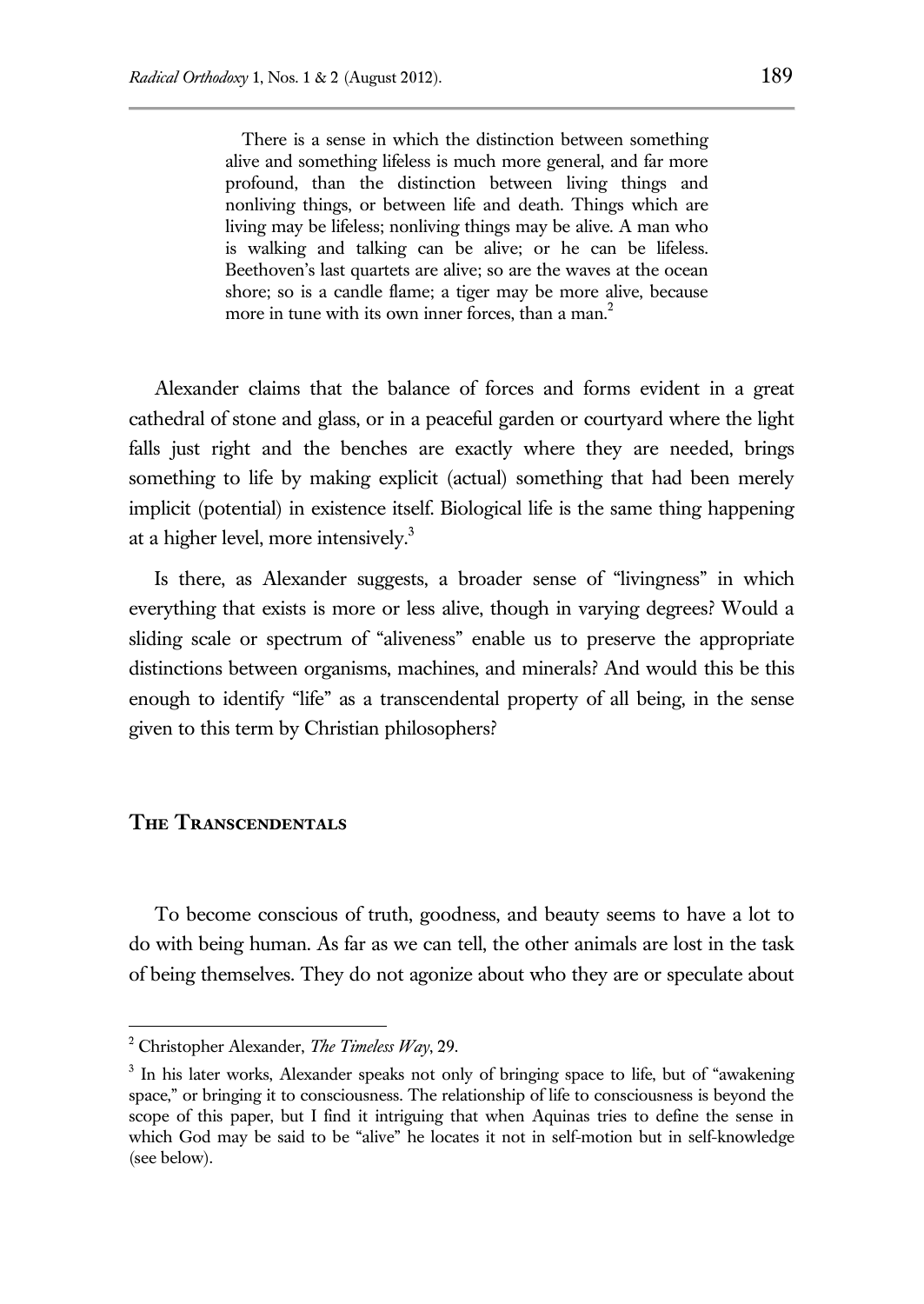why they might be here. Nor do they stand apart from the other creatures in order to give them names, as we do (as Adam does in Genesis and we have been trying to do ever since). Our self-consciousness is part of what gives us our unique capacity for freedom. Man is a speaking animal, a self-reflexive animal, an animal with a certain liberty, and therefore a "metaphysical" animal. To know, to love, to rejoice in another, to rejoice in that which is not the self, is the privilege of one who stands apart, and who is capable of making the distinction between self and other. Thus it was that Etienne Gilson said that man may be defined as a creature "who knows other beings as true, who loves them as good, and who enjoys them as beautiful."<sup>4</sup>

In any relationship of knowledge, love and joy there is always an intimation of that which transcends us. The experience of "transcendental properties of being" constitutes the dawn of metaphysics, and it takes place in us at a very early age. According to Hans Urs von Balthasar, it happens at the moment when we first recognize our mother's smile. He writes: "The infant is brought to consciousness of himself only by love, by the smile of his mother. In that encounter, the horizon of all unlimited being opens itself for him, revealing four things to him: (1) that he is one in love with the mother, even in being other than his mother, therefore all being is one; (2) that that love is good, therefore all Being is good; (3) that that love is true, therefore all Being is true; and (4) that that loves evokes joy, therefore all Being is beautiful."<sup>5</sup>

Our humanity is bound up with our capacity to realize that being (and therefore everything that exists, in one degree or another) is one, good, true, and beautiful. When we are brutalized into ignorance of this fact, or denied the experience of it, the taste of it, then we have become somehow less than human.

*Unity*, let's say, refers to being as it *is*, because everything possesses first an identity with itself. So unity is the property which pertains to the being of something as it is in itself-the property of being itself and not another. The quest

<sup>4</sup> *Philosophical Experience,* 255.

<sup>5</sup> *My Work,* 114. Balthasar does not address what happens if the mother never smiles. Presumably Being must then find some other way to reveal itself as one, true, good, and beautiful. For further study of these questions, see Schindler, *Hans Urs von Balthasar*. Schindler points out (117) that what is revealed in the primordial awakening to love is also a fifth point: the child's own worthiness of being loved, or the goodness of the child's being.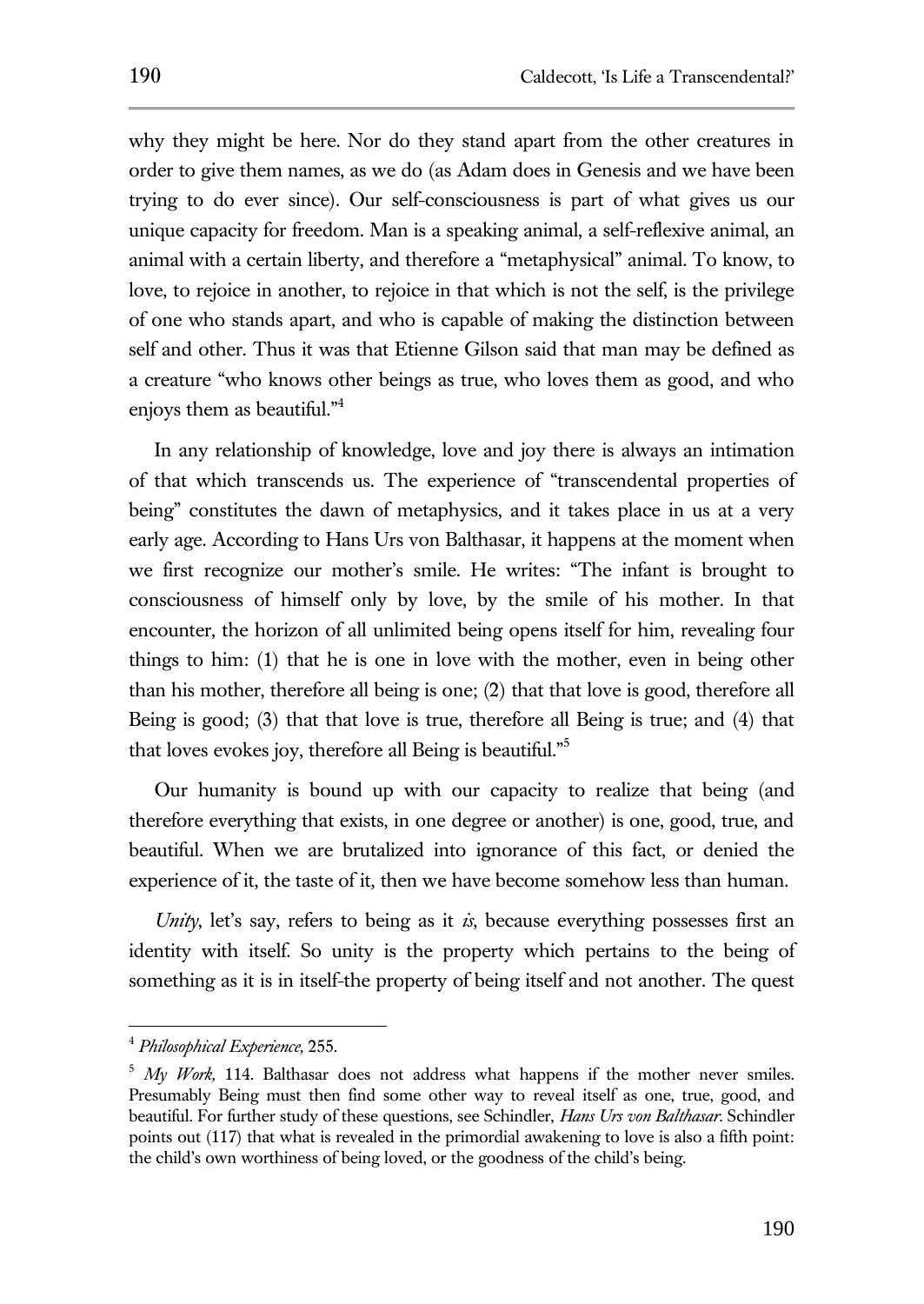for *meaning* is essentially related to this unity, because the meaning of anything necessarily lies in its relation to the whole, or that to which it belongs and in which it participates. In other words, the unity of a thing does not isolate it, but gives it an interior relation to everything else. To the degree that something is a part of something bigger or more complex than itself, its meaning points to that greater whole, and so to the unifying principle that gives that whole its identity. A green leaf, taken by itself, only makes sense if we understand its relation to the tree, and to the sun, the nature of light and the process of photosynthesis, the molecules of which it is composed and where they come from, and the role it plays in the ecosystem. (Similarly, theologians can only make sense of evil and suffering by locating it within a universal plan or the story of salvation, so that its causes become clear along with the part it might play in the healing of the world's order.)

*Truth* is being as *known*. It is concordance with reality, with what is. Perfect truth is perfect concordance, amounting to identity. In this way truth and unity converge. The idea that truth is a property of things and not just of statements (or, to put it another way, that reality is a language in which things are statements or "words") is important. In a sense, everything that exists is a "word." An effect reveals the nature of its cause, and so utters a truth about its cause. It is an "expression" of its cause. In fact, it is the expression of the supreme Word, the Logos, which corresponds to being as a whole. You could say it is an echo of that Word, or an answer to it. We are "called into being" by the Word, and addressed by Being. As creatures possessed of a degree of freedom, our behavior will help to determine the extent to which we conform to reality.<sup>6</sup>

*Goodness* is being as *willed*, or as *loved*. To be good is to be desirable, lovable, adorable, admirable. This implicitly refers to the dimension of freedom, of selfdetermination, just mentioned. Being is good because it is sought, it is the end in which things are fulfilled or completed. It is a resolution of tension, an overcoming of separation. Freedom is the movement of giving, by which the self determines its destiny, and by which it becomes more than it was before, ultimately becoming identified with the transcendent. God, of course, is perfect

<sup>6</sup> Cf. Schindler, *Hans Urs von Balthasar*, where this is developed, e.g. 230-37, 251-4, and chapter 5.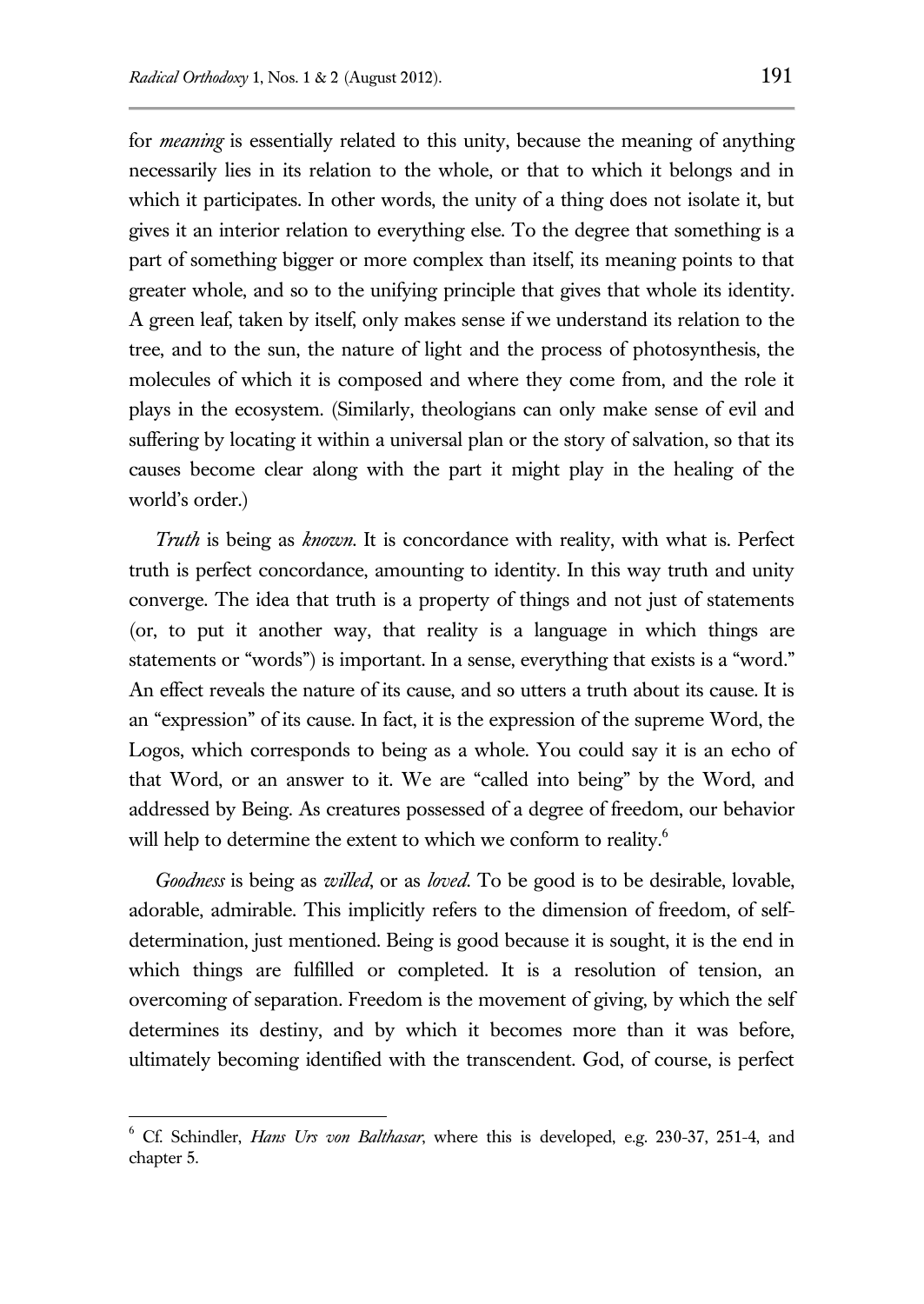goodness because supremely desirable. In God freedom is the same as necessity, because there is no difference between his act of existing and his nature; but in all else, in everything created, there is a tension and a movement between what is and what might be or should be. This is the tension that is the source of all drama, all morality, all sanctity.

What, then, of beauty? Beauty is coherence, harmony, proportion, fulfillment, perfect integration. In comparison with the others, I would say that beauty is being as *enjoyed*, as rejoiced in. This is what Aquinas was getting at with his notion of "pleasingness" in the famous definition "that which, when seen, pleases". When we confront a beautiful scene or object we feel a kind of joy. This joy, I think, always involves a feeling of liberation and transcendence: "wonderment and a delicious trouble, longing and love and a trembling that is all delight," Plotinus writes.<sup>7</sup> Our experience of beauty liberates or expands us beyond the boundaries of the self. The encounter with it arouses the desire to unite ourselves with it in order to become "more" than we are.<sup>8</sup> At the same time, it may strike us as "more than we deserve" or more than we have a right to expect.

As properties of all created being, the transcendentals must tell us something about God, since he is their source. Classically, the temptation has been to identify each of them with one of the three Persons of the Trinity. Thus either goodness or unity has been at various times associated with the Father, and truth or beauty with the Son or Spirit. On the other hand, both unity and beauty have been sometimes identified as aspects of the Trinity as a whole. In this game of musical chairs, beauty is often left standing.<sup>9</sup>

<sup>7</sup> Plotinus, *Enneads*, 1:6:4.

<sup>8</sup> At the level of *eros* we recognize that there are two main ways to expand the self by uniting it with a desired beauty. Crudely speaking, the feminine way is to try to receive the beautiful into ourselves, and the masculine way is to try to project the self into the beautiful. At the spiritual level we do both of these things, and the Christian knows that both ways are rooted in God, who both receives himself and gives himself in the three Persons.

<sup>9</sup> Aquinas does not include it in *De Veritate*, Q 1, Art. 1, where he adds *res* and *aliquid* along with *ens* (being), *unum*, *verum*, and *bonum* as transcendental properties. At the end of the article he also argues against the identification of particular transcendentals with one or other divine Person, on the grounds that they are one in reality (unlike, say, wisdom and power), and that their unity in God is even more perfect than their unity in creatures. However, in the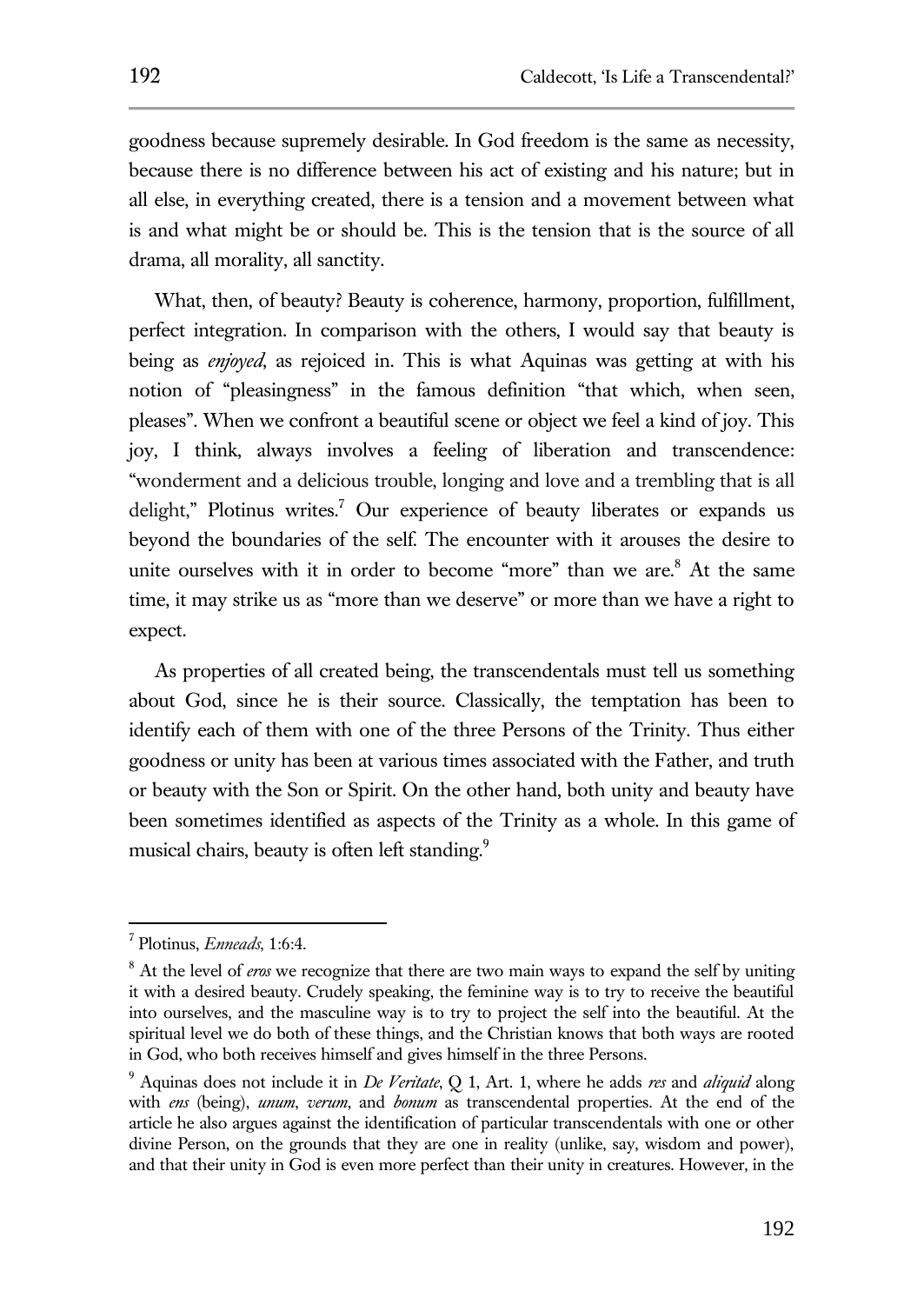It seems to me that unity, truth, goodness, and beauty each analogously describes the divine nature as a whole, which is found complete and entire and undivided in each of the Persons. We might say, for example, that the self-giving of the Father to the Son and the Son's reception of the divine nature from the Father in the Holy Spirit illuminate the self-identity of each created thing (and therefore its unity), as well as its expressiveness (and therefore its truth), its perfection (and therefore its goodness), and its transcendence (therefore its beauty). Our experience of beauty, then, echoes the infinity of God—the fact that his own being is inexhaustible and therefore he is a continual delight to himself, a source of eternal rejoicing. The joy associated with beauty is our pointer to the depths of being in God. Meister Eckhart once said that "God enjoys himself, and wants us to join him." $10$ 

To say the Trinity reveals all these things is to say that Love reveals them, because Love is another name for the Trinity. "Love is thus more comprehensive than being itself; it is the 'transcendental' par excellence that comprehends the reality of being, of truth, of goodness," as Gustav Siewerth puts it.<sup>11</sup>

## **Life as a Transcendental**

Let us get back to Alexander's intuition, and try to give it a metaphysical expression. If truth is being as known, and goodness is being as loved, and beauty is being as rejoiced in, what is "life"? The question may seem a bit too theoretical, a bit "pointless," a mere playing around with concepts and definitions, but it is not. As I said, man is a metaphysical animal, whether he realizes it or not. To acknowledge the "transcendentals" is in a way to acknowledge God, or at least to reach out beyond the surface of things towards their ultimate unity and purpose. We are today under enormous mental pressure to regard life as a mere biological, or perhaps even a mechanical, phenomenon

*Summa*, I, Q. 39, art. 8, he is more flexible. In general he tends to view *pulchrum* as an aspect of *bonum*.

<sup>10</sup> Cited by Clarke, *The One and the Many*, 238.

<sup>&</sup>lt;sup>11</sup> Cited by Balthasar in *Theo-Logic*, Vol. II, 176-7. The citation occurs in a section of Balthasar's text where he discusses the relationship of the transcendentals to the Trinity.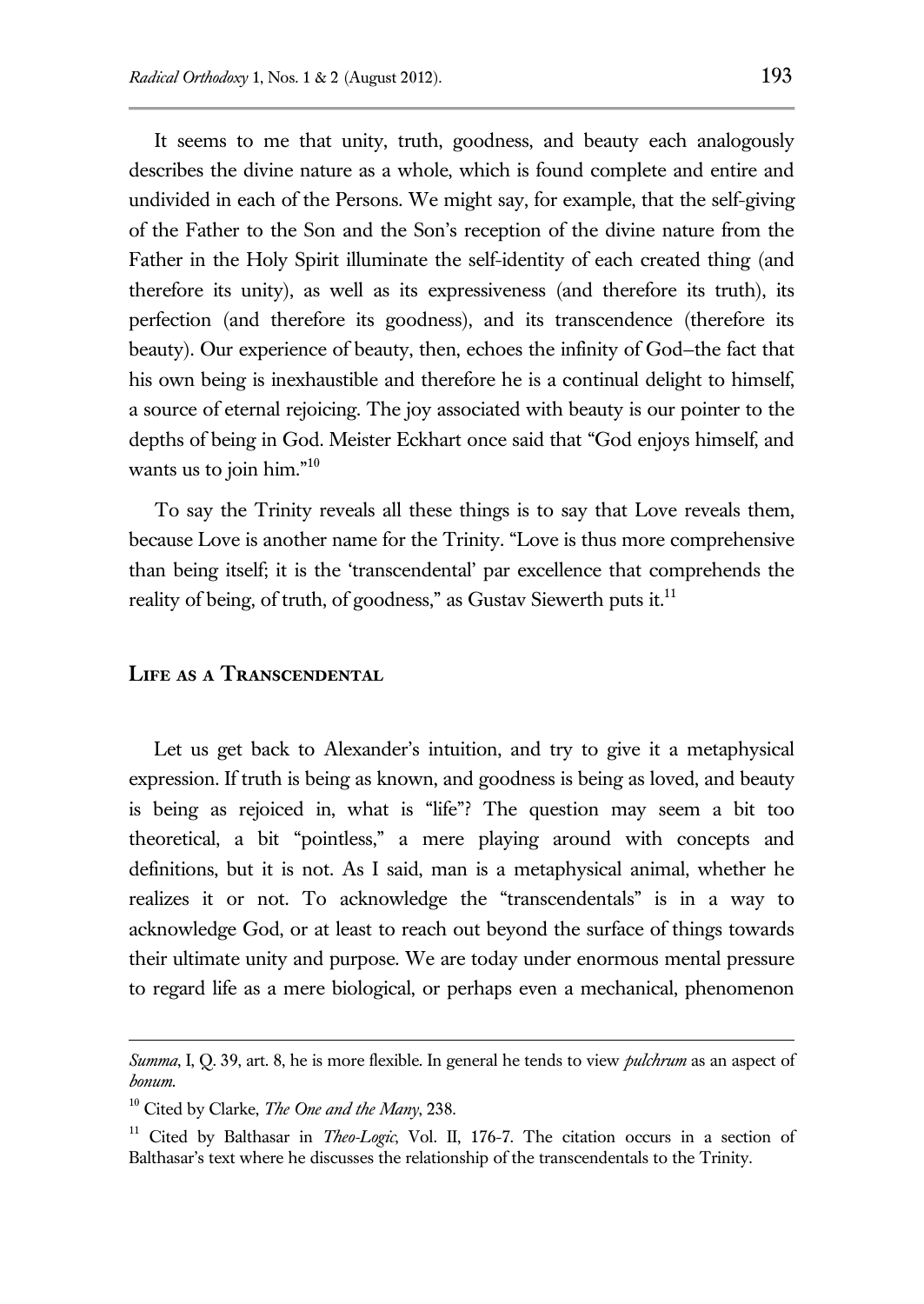$\overline{a}$ 

devoid of deeper significance. What I am trying to get at here is the metaphysical dimension of life, of nature herself. If we can discover that, our whole approach not only to biology, but to architecture and design (Alexander), and perhaps even to ethics, will have to change. (To ethics because modern decision-making is consequentialist and utilitarian, whereas a "transcendentalist" approach would include the dimension of reverence and piety towards being.)<sup>12</sup>

In Question 18 of the First Part of the *Summa*, St Thomas defines life as selfmovement, and ranks creatures according to the degree of this ability they possess. On that basis he denies life to minerals and the material elements, which are passively moved by another. But the same definition of life would seem to leave him with a problem. If life is self-movement, God cannot be alive. There is no "movement" in God. He gets around this objection in Article 3 by arguing that there is *understanding* in God, and that understanding is itself *a higher kind of movement*. He concludes: "In the sense, therefore, in which understanding is movement, that which understands itself is said to move itself. It is in this sense that Plato also taught that God moves himself; not in the sense in which movement is an act of the imperfect."

Perhaps, then, we can broaden the concept of movement in a slightly different way, in order to capture the sense in which, as Alexander puts it, a work of art or a candle flame is "alive." If God is life in the highest sense, rather than focus on the act of *self-understanding* in order to describe what being alive means for God, we might take a more Trinitarian line and say that, in God "life is *kenosis.*" <sup>13</sup> The whole life of God is self-giving and self-receiving, which (according to certain theologians) is another way of describing the fact that the divine Persons are not substances but subsistent relations.<sup>14</sup> In the perfect act of love, to give is to receive, and to receive is to give. The Father gives everything that he possesses—namely the divine nature—to the Son, but he also receives the

<sup>12</sup> As Schmitz says in *The Recovery of Wonder* (48), after summarizing the traditional metaphysics, it was the sense even of inanimate things as "deep and luminous" that made their misuse seem terrible.

<sup>&</sup>lt;sup>13</sup> I owe this formulation to my friend Christopher Mitchell, the Director of the Wade Center at Wheaton College.

 $14$  Presupposed here is a theology of gift, and of receptivity as a perfection, which has been developed by David L. Schindler among others, though it is far from being universally accepted among Thomists.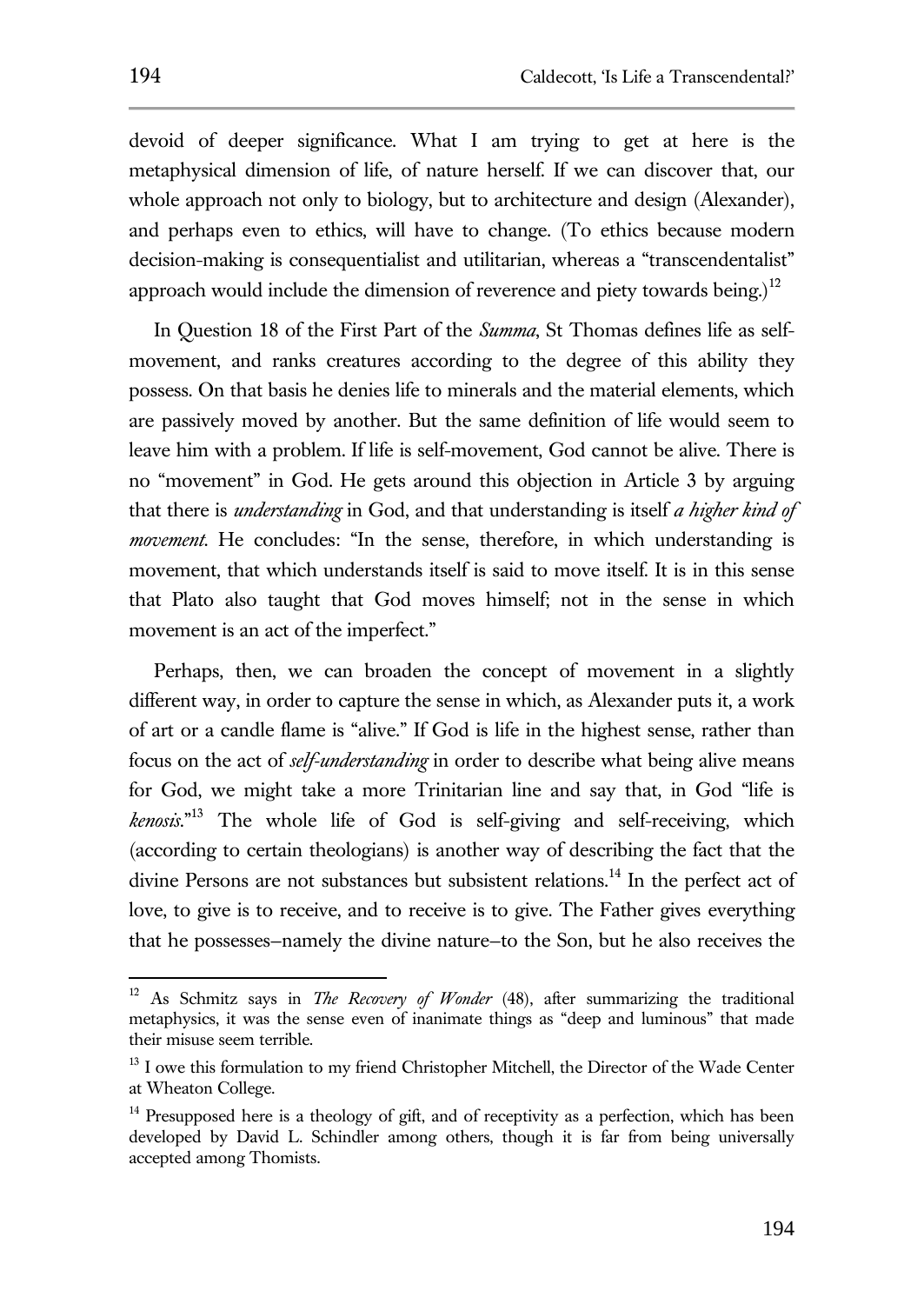divine nature from the Son, because the love he gives is reciprocated, and if it were not it would not have been perfectly given. The Holy Spirit is both the Father's essence turned into a gift for the Son, and the Son's essence turned into a gift for the Father – the one gift in which the two are united, in which giving and receiving are one. "Spirit is the unity which God gives himself. In this unity, he himself gives himself. In this unity, the Father and the Son give themselves back to one another."<sup>15</sup>

This act of *kenosis*, or circumincession, which is the revealed heart of being and the characteristic "activity" of God, must be reflected analogically throughout the creation. The existence of a thing is a giving of itself, of what it has received, in imitation of the life of God, which is the self-giving of infinity in the pure act of being. To the extent that a thing receives and gives itself, it is "real" and it has a "presence" in the world (it is a thing, different from other things). The world makes room for it, and stands back from it, receives it, and gives to it in return.

The quality of *livingness* that Alexander finds in things, I suggest, is precisely this movement or change welling up from within-although only in the case of animate and particularly conscious animate beings does the creature's own will play a part in that movement. A stone, in other words, possesses a kind of interior life of low degree, which is related to the fact that God creates it from within, not without. It has a nature, into which God breathes existence: it receives the power of self-gift in the measure of its own essence. It plays a part in the whole, and it may be fashioned into a statue or a building whose form is given to it by another. Its degree of aliveness increases depending on the ways in which it receives and gives itself. A beautiful, harmonious pattern contains more self-gift than an ugly or broken one. An animal contains more *kenosis* than a stone, or even a statue.

And of course, a creature that is able not only to grow and to move around but to reflect upon itself, to imagine, to will and know, possesses an even higher or more intensive participation in the activity of God. And only men, with their refusal to give, may fail to be fully what they are or should be, what they are called to be, and fall short of the real. The type of life possessed by creatures

<sup>15</sup> Ratzinger, "The Holy Spirit as *Communio,*" 327.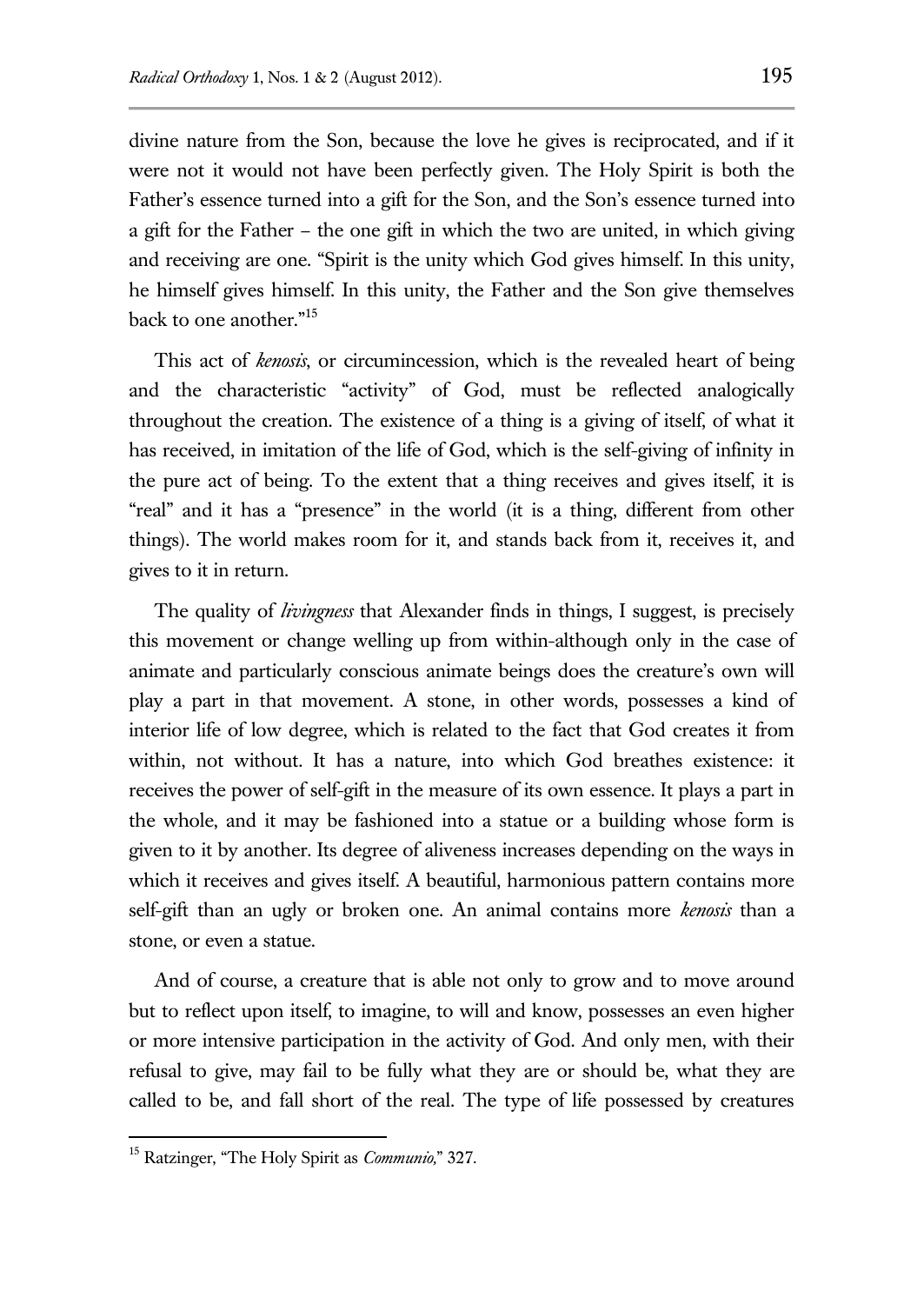such as ourselves, which is not simply to exist passively, and not merely to resist entropy, but to know and to will and to love, implies the possibility of failure or refusal. As Alexander points out in the course of *The Timeless Way of Building*, whereas an atom is "so simple that that there is never any question whether it is true to its own nature," this is not the case with more complex systems, and most men "are not fully true to their own inner natures or fully 'real.' In fact, for many people, the effort to become true to themselves is the central problem of life. When you meet a person who is true to himself, you feel at once that he is 'more real' than other people are."<sup>16</sup> But the perfection of man in the beatific vision signifies that his life is intended eventually to be caught up and identified with the infinitely intense life of the Trinity.

#### **Parts and Wholes**

So far I have broadened the notion of life so that it can apply to everything that exists. As in the case of beauty or goodness, a thing may possess this property in various degrees. A heap of refuse or a bloody corpse is not beautiful, compared to a Greek statue, but some kind or degree of beauty is present in everything. To call beauty a "transcendental" implies that ugliness is simply a deprivation and never reaches absolute zero in anything that exists. The same would have to apply to the quality of livingness, or self-givingness, if this is a transcendental property. And yet the argument up to now, I must admit, is not entirely convincing, probably because the concept "life" feels as if it has been stretched a bit too far for comfort. The next stage of the argument may help to strengthen it.

We need to cease conceiving creatures as isolated and only externally related to each other, and begin to see them as interiorly related (through form and finality, relation and participation) to everything else. Nothing in the world is completely alone. Louis Dupré and others have shown how our modern mentality lost a sense of the interconnectedness of things in the community of being, the "cosmos." But my own existence implies that of others, and my flesh is

<sup>16</sup> *The Timeless Way, 27.*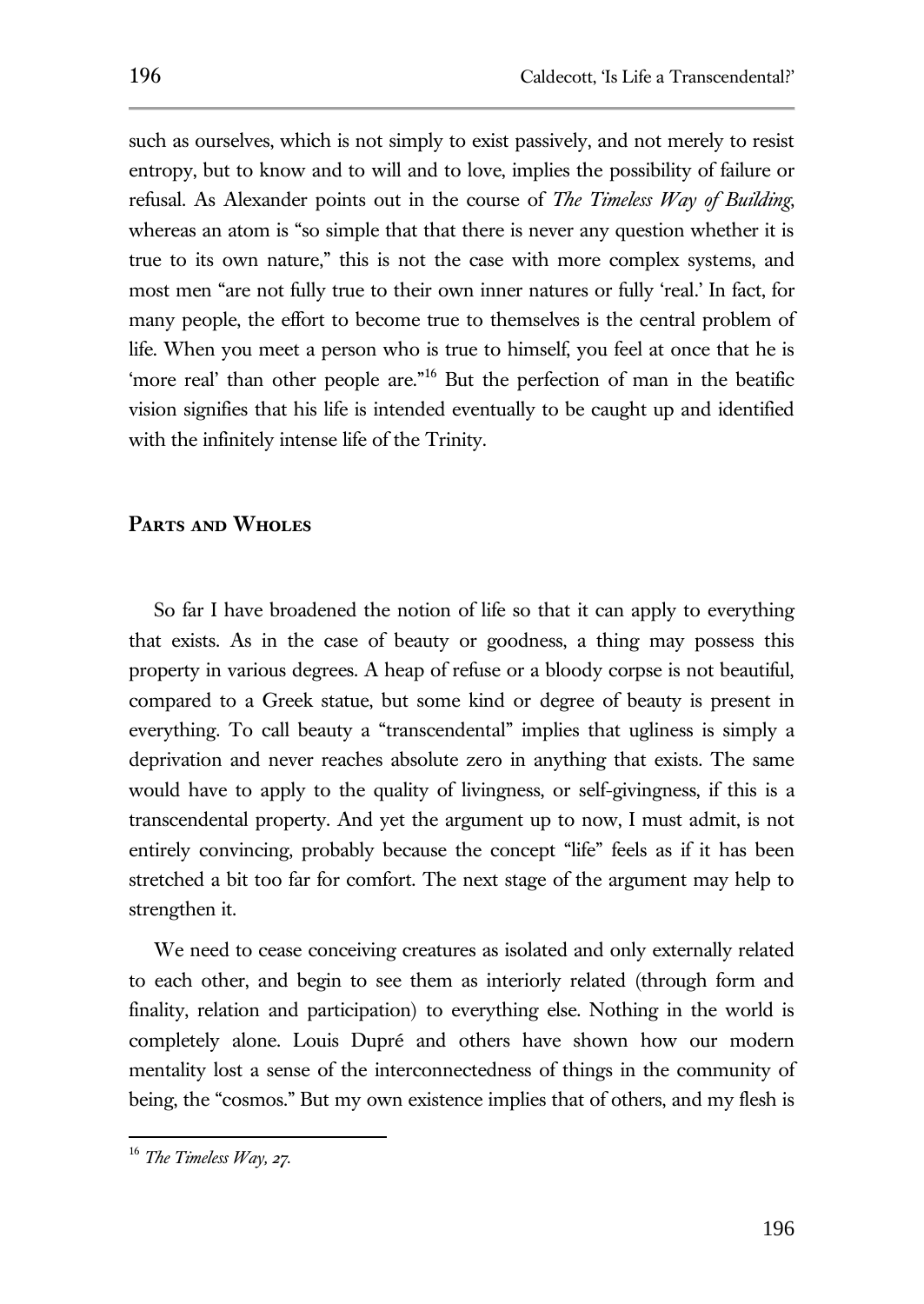porous to the influences and elements of the environment around me. In fact it is only for that reason that I am able to live at all, since the war against entropy depends on my not being a closed system. This means that the whole world, in a sense, can be seen as an extension of my own body. The fact that I am alive, and that other creatures are alive, is a function of our connectedness to the world, including the inorganic world.

The inorganic is necessary to the organic; one might even say that it is given a meaning or brought to fruition by the organic, just as the organic (a Christian philosopher might add) culminates in the *personal* and is given a meaning by man. Which is to say, if I may complete this thought, that the word as a whole must be alive if we are alive, since all inorganic elements are parts, more or less remote but nevertheless essential parts, of an organic process. In themselves, of course, viewed in isolation, these elements lack an animating soul. But this is only one way of viewing them. In reality they are part of something much greater, to which we also belong, and this greater whole is alive. We recall that Plato in the *Timaeus* (at 30b) describes the world formed by god as "a living being, endowed thanks to his providence with soul and intelligence."

An interior relationality binds the whole world together, and this is made explicit in the liturgy of the Church. It is by participating in man as priest of creation, and in his sacrifice perfected in the Eucharist, that all creatures, including the inanimate elements, achieve the fullness of their own being by giving themselves to God and thus sharing his eternal life. Of course, it is important to note that St Thomas, in the first part of the *Summa* (Q. 18, Art. 1), rejects Plato's idea that the "whole corporeal universe" is in fact "one animal." One can see why he should do this, and I don't plan to retrace the arguments here. But he does not take fully into account the intimate dependencies that exist between all things, and which have been explored by modern science. Nor does he give the Divine Liturgy the central role that (Eastern theologians have reminded us) was the perspective of the early Church. We can retrieve Plato's insight without falling out with Aquinas-especially if we deepen the liturgical perspective even further in the light of eschatology.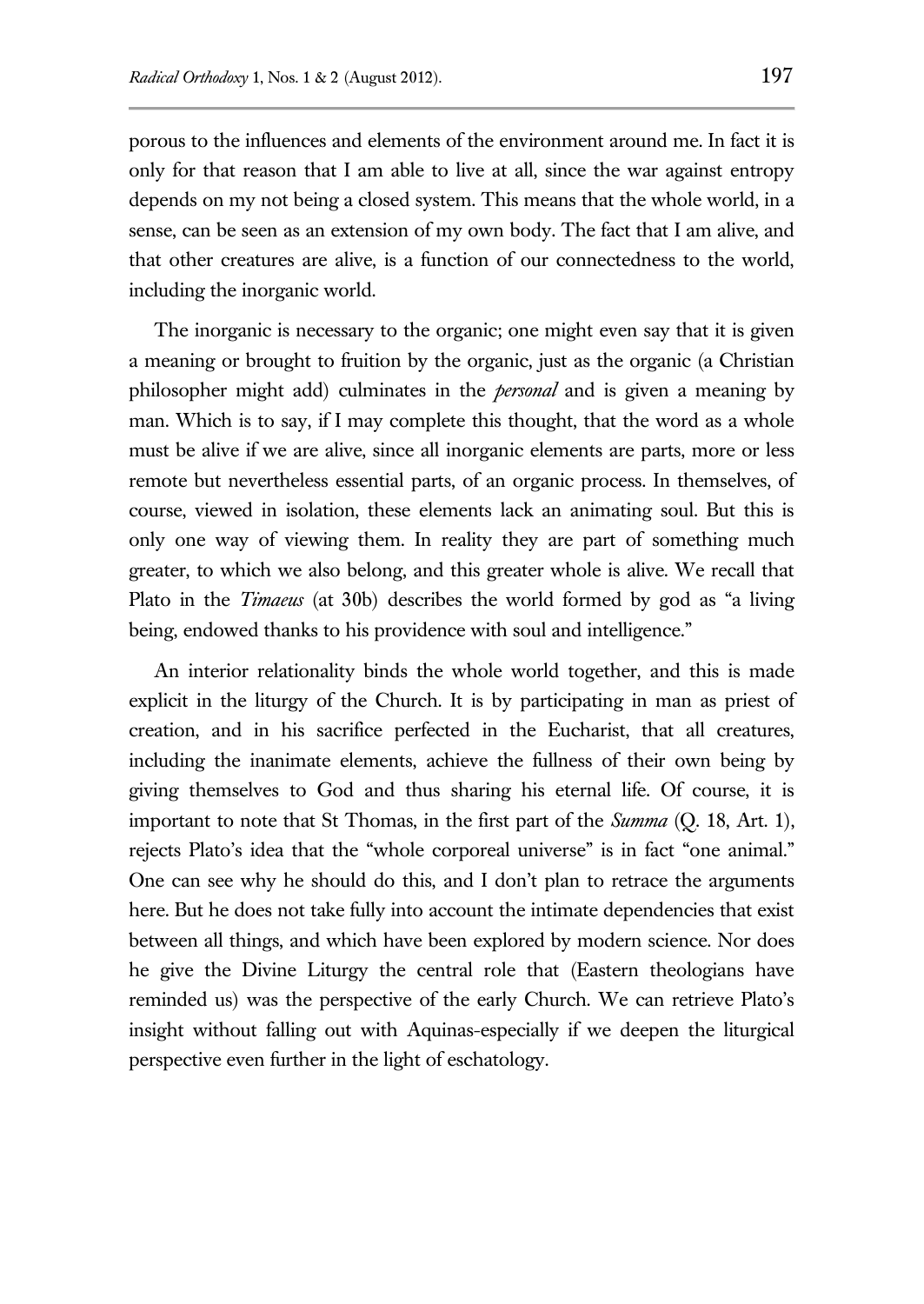### **Eternal Life**

Briefly put, even if the world as a whole cannot convincingly be said to be "alive" right now, it *will* be alive when it attains its end. It is not alive yet, because the cosmic Fall has introduced death into it. Life—the life of God, that is, Trinitarian life—has not yet been fully revealed. Death has not yet been defeated, except in principle, by Christ. It is the *eschaton* that will reveal the true nature of the world that, right now, is still "groaning" to be born.<sup>17</sup> We might speak of a "personalized" cosmos, a world that through union with Christ becomes a kind of theological person – namely the Church in her cosmic extension. And if the world is, or is becoming, a person, it is also, or is becoming, alive. The Holy Spirit is coming to "renew the face of the earth," by filling all things with the life of God—and "death shall be no more".<sup>18</sup>

Life, one might say, is therefore a transcendental of a peculiar sort. It is an "eschatological" transcendental, pertaining to the perfection of all things in God.

Like man himself, the cosmos is an unfinished project, a work in progress, which can only be completed with the cooperation of man, through death and resurrection. The "new heavens and the new earth" reveal the ultimate truth about the world. And this is where I would also see a place for the notion of Sophia, Wisdom, Sapientia, identifying it not so much (with Sergei Bulgakov) as the common Essence of the Trinity, but rather (with Louis Bouyer) as the goal towards which creation tends- God's objective or purpose in creation. Sophia both pre-exists the act of creation (in God's foreknowledge), and does not yet exist (in the ever-moving present), and yet is mysteriously present throughout, accompanying the present as a foreshadowing of what will be. As Bouyer says, she is

> the glory which was the Son's at the side of the Father before the creation of the world, a glory the Father bestows on him through his crucifixion in historical time, a glory which the glorified Son will then impart to the faithful when he gives them the Spirit, the Spirit of filiation, the Spirit of the Father and of the Son. Or rather, Wisdom

 $17$  Rom 8.

 $18$  Rev 21:4.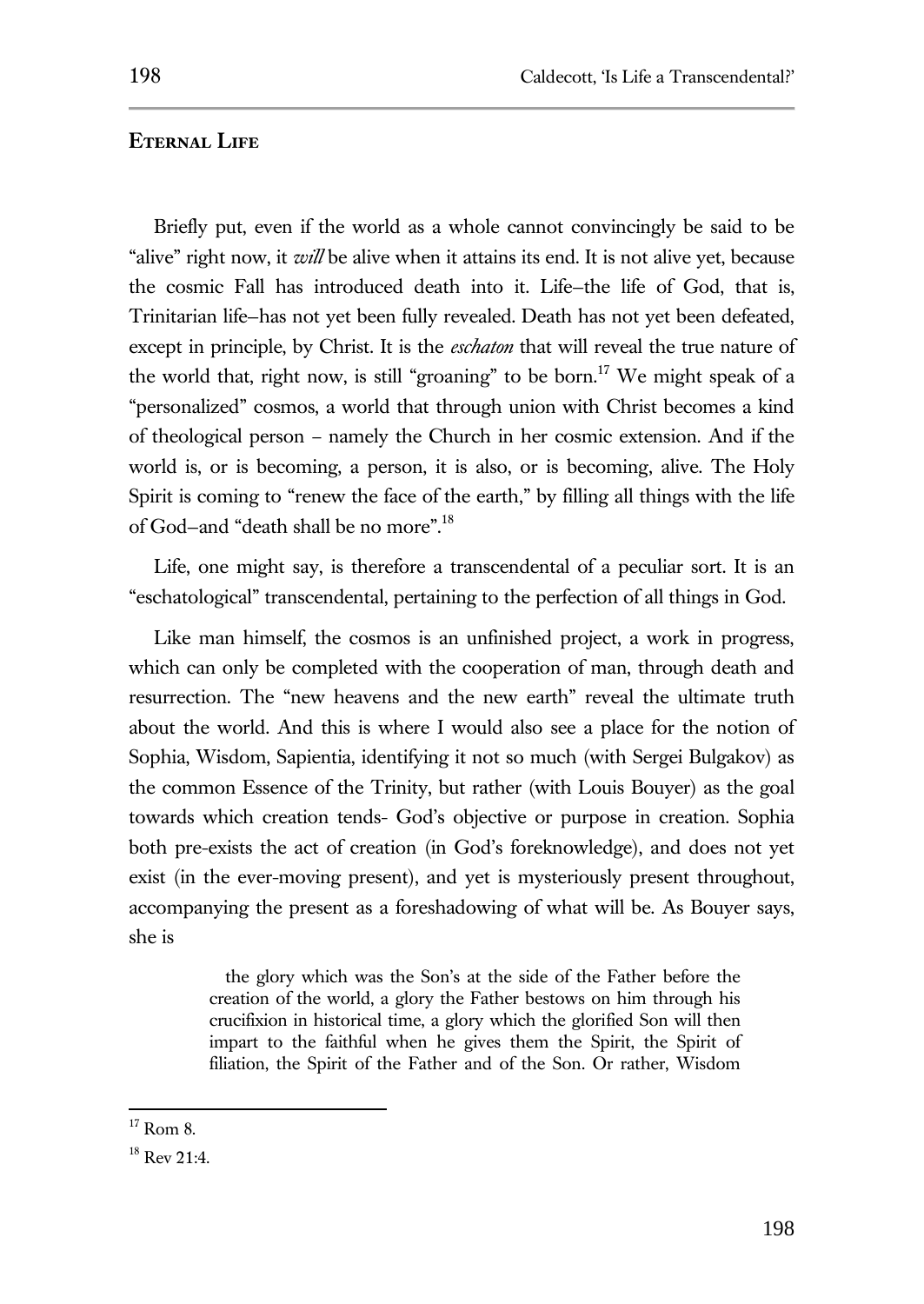tends through its whole being, in God as in ourselves, toward that divine glory which God gives to no other, but which is nevertheless destined to clothe all things, since all things… derive from the Father through the Son only to return to him in the Spirit.<sup>19</sup>

Wisdom is the glory destined to clothe all things, the Bride of God. So you could say, paraphrasing Irenaeus, that the glory of God is not just a man fully alive, but the personalized *cosmos* fully alive, filled with life because penetrated by God's Holy Spirit. In the light of this destiny, revealed to the eyes of faith and celebrated in the liturgy, we cannot treat nature—our own or anything else's—as we have done in the days of our ignorance, when things seemed to us already dead beneath our hands; for we know that our purpose is to gather them with love into never-ending life. $^{20}$ 

#### **Bibliography**

- Alexander, Christopher. *The Timeless Way of Building.* Oxford University Press, 1979.
- Balthasar, Hans Urs von. *My Work in Retrospect.* San Francisco. Ignatius Press, 1993.
- -----. *Theo-Logic*, Vol. II: The Truth of God. San Francisco. Ignatius Press, 2004.
- Bouyer, Louis. *Cosmos: The World and the Glory of God*. Petersham, MA. St Bede's Publications, 1988.
- Caldecott, Stratford. *Beauty in the Word: Rethinking the Foundations of Education.*  Tacoma, WA. Angelico Press, 2012.
- Clarke, W. Norris. *The One and the Many: A Contemporary Thomist Metaphysics.*  University of Notre Dame Press, 2001.

<sup>&</sup>lt;sup>19</sup> Bouyer, *Cosmos*, 192. Cf. "For wisdom is more moving than any motion: she passeth and goeth through all things by reason of her pureness. For she is the breath of the power of God, and a pure influence flowing from the glory of the Almighty: therefore can no defiled thing fall into her. For she is the brightness of the everlasting light, the unspotted mirror of the power of God, and the image of his goodness" (Wis. 7:24-6, KJV).

<sup>20</sup> In the present paper I have drawn extensively from my forthcoming book, *Beauty in the Word*.